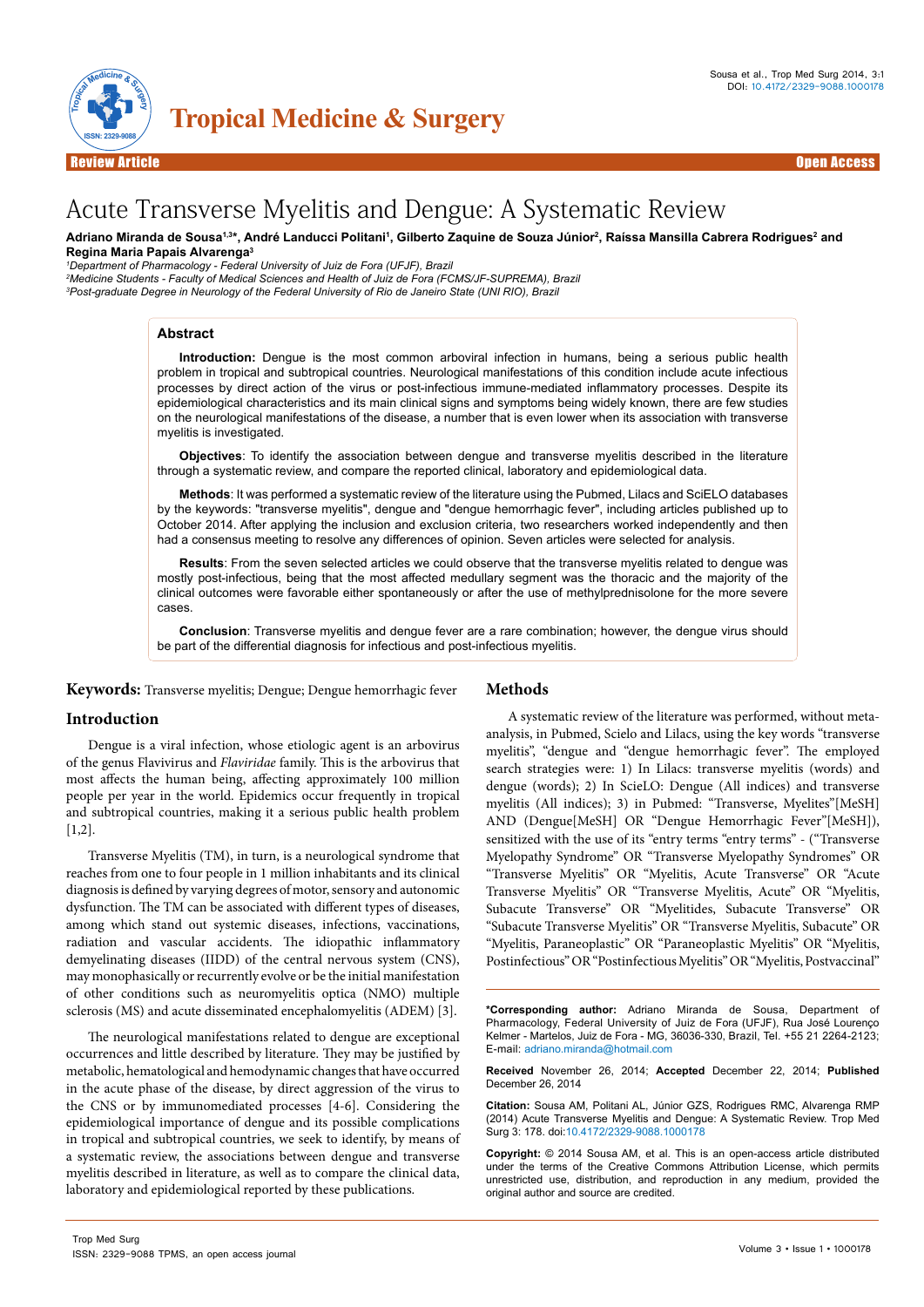OR "Postvaccinal Myelitis" OR "Demyelinative Myelitis" OR "Myelitis, Demyelinative" OR "Myelitis, Necrotizing" OR "Necrotizing Myelitis") AND ("Dengue Fever" OR "Fever, Dengue" OR "Classical Dengue" OR "Classical Dengues" OR "Dengue, Classical" OR "Dengues, Classical" OR "Classical Dengue Fever" OR "Classical Dengue Fevers" OR "Dengue Fever, Classical" OR "Dengue Fevers, Classical" OR Dengue).

The articles identified by the search strategy were evaluated independently and blinded by two researchers (authors), strictly obeying the inclusion criteria: full text, search time (by October 2014), the target population (children, adolescent, adult and elderly), intervention (without delimitation), study type (without delimitation) and languages (Portuguese, English and Spanish). Studies were excluded if they did not comply with the inclusion criteria described above, if they were duplicated or if they were not directly related to the proposed goal of this study (association between transverse myelitis and dengue).

With the aim to preserve the relevance of the study in question, we applied the Kappa statistical test to evaluate the concordance between the researchers. In addition, we scheduled a consensus meeting for discussions about the possible discordances.

# **Results and Discussion**

By the strategy of the initial search, conducted in the month of October 2014, 11 articles were identified. After applying the exclusion criteria, the remaining 9 articles were independently assessed by two authors. The Kappa statistical test showed total concordance between the authors, even so, a consensus meeting was held, not changing the result of the exclusion of two articles that had already been previously excluded. The characteristics of selected and excluded studies are arranged in Table 1*.* Thus, as detailed in Figure 1, were included only seven studies in the final selection, which contemplated the methodological criteria, stipulated for the proposed objective of this review. The comparison between the studies is summarized in Table 2.

From the selected studies five were case reports, one was characterized as a series of 10 cases, in which three were related with the proposed subject, and other was a survey of medical records with 26 cases, which amounts to the publication thirty-four cases regarding the association between transverse myelitis and dengue until October 2014. Regarding the origin of articles, 57% are from Brazil, 28% in Singapore and 14% in Thailand. With respect to the year of publication, they were found in the range of 2002 to 2014. The reports showed a

slight predominance of the classification in females (1.43:1) and the age ranged from 11 to 71 years, with an average age of 36 to 24 years.

The quantity of studies found reveals the scarcity of scientific literature on the topic, which indicates the rare relationship between the dengue virus and the transverse myelitis, should not ignore the fact that the late post-infectious myelitis may lead to possible underreporting. The geographical origin of the articles confirmed the predominance of dengue in tropical regions. The small number of cases considerably impaired the association between age and genre for the classification in the study, with emphasis on the case of neuromyelitis optica reported by Miranda de Sousa et al. [7] to be the sole pediatric report.

Despite of the apparent controversy in the literature regarding the clinical form of dengue and neurological manifestations [8,9] the clinical classification of classical dengue was clearly defined by articles, not being described hemorrhagic complications. The myelitis was characterized by varying degrees of motor, sensory and sphincteric dysfunction, according to the clinical criteria proposed by "Transverse Myelitis Consortium Working Group" [3]. With respect to the installation of myelitis, they were in their majority (94.1% of cases) post infectious, arriving to manifest itself until 30 days after the onset of infection by dengue [10].

These manifestations reinforce the hypothesis of immune mediated mechanism where the virus could act as a trigger of the inflammatory process that has as its target forming cells of the myelin sheath. The cluster of post-dengue transverse myelitis with favorable clinical outcome corroborate this mechanism [7,11].

The titration of IgM antibodies against the dengue virus using the ELISA method is highly sensitive, confirming the laboratory diagnosis of dengue infection in all cases. The polymerase chain reaction (PCR) technique for detection of the viral genome was performed only by Leao et al. [12], however, this technique is not used routinely for epidemiological purposes [1,2].

The resonance examination of the spinal cord has confirmed the abnormalities of the neurological exam in 41,1% of the cases. The normal MRI was found in two thirds of the patients surveyed by Miranda de Sousa et al. [11], in one case described by Leao et al. [12], in one by Seet et al. [13] and in other by Puccioni Sohler et al. [10], a normal MRI does not invalidate the clinical diagnosis of transverse myelitis. The thoracic spinal cord was the most affected and T9 segment was slightly more associated with the disease compared to other spinal

| <b>Authors</b>                       | Year | <b>ArticleTitle</b>                                                                                          | Periodical                             | <b>Type of Study</b>   | Inclusion/Exclusion |
|--------------------------------------|------|--------------------------------------------------------------------------------------------------------------|----------------------------------------|------------------------|---------------------|
| Leão RN et al. [12]                  | 2002 | Isolation of dengue 2 virus from a patient with central nervous system<br>involvement (transverse myelitis). | Rev Bras Med<br>Trop                   | Case Report            | Included            |
| Seet RC et al. [13]                  | 2006 | Acute transverse myelitis following dengue virus infection.                                                  | Journal of Clinical<br>Virology        | Case Report            | Included            |
| Miranda de Sousa A et al.<br>[7, 11] | 2006 | Post-dengue neuromyelitis optica: case report of a Japanese-<br>descendent Brazilian child.                  | J Infect<br>Chemother                  | Case Report            | Included            |
| Puccioni-Sohler M et al.<br>[10]     | 2009 | Neurologic dengue manifestations associated with intrathecal specific<br>immune response.                    | Neurology                              | Series of<br>Cases     | Included            |
| Chanthamat N et al. [6]              | 2010 | Acute transverse myelitis associated with denque viral infection.                                            | J Spinal Cord<br>Med                   | Case Report            | Included            |
| Gutch M et al.                       | 2010 | Hypokalemic quadriparesis: An unusual manifestation of denque<br>fever                                       | J Spinal Cord<br>Med                   | Case Report            | Excluded            |
| Larik A et al. [14]                  | 2012 | Longitudinally extensive transverse myelitis associated with dengue<br>fever.                                | <b>BMJ Case Rep</b>                    | Case Report            | Included            |
| Shinvantan MC et al.                 | 2012 | Paralytic squint due to abducens nerve palsy: a rare consequence of<br>denque fever                          | <b>BMC Infect Dis</b>                  | Case Report            | Excluded            |
| Miranda de Sousa A et al.<br>[7, 11] | 2014 | A cluster of transverse myelitis following dengue virus infection in the<br>brazilian amazon region          | <b>Tropical Medicine</b><br>and Health | Retrospective<br>Study | Included            |

**Table 1:** References included in the systematic review of agreement with authors, year, title of Article, periodical and data base.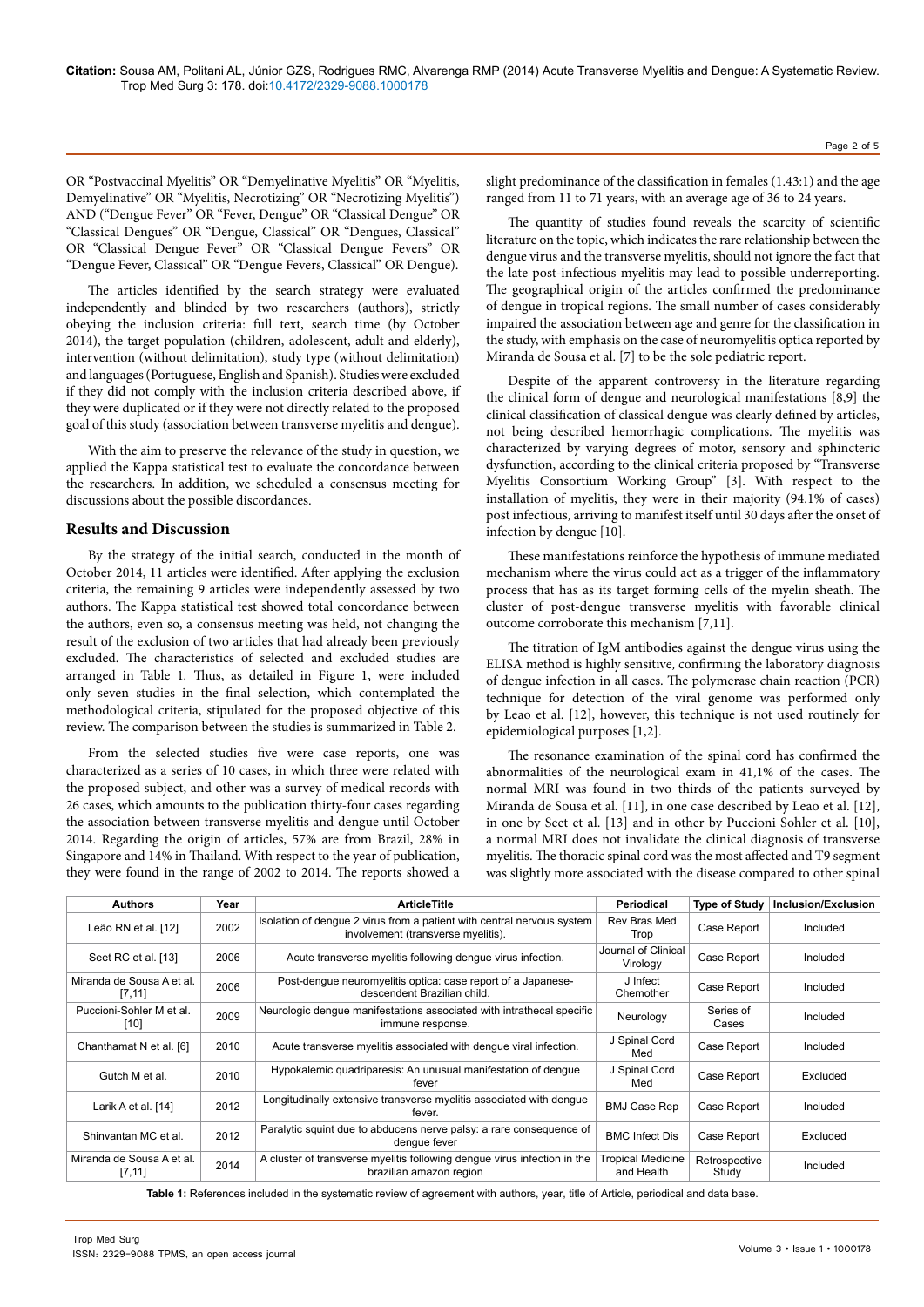**Citation:** Sousa AM, Politani AL, Júnior GZS, Rodrigues RMC, Alvarenga RMP (2014) Acute Transverse Myelitis and Dengue: A Systematic Review. Trop Med Surg 3: 178. doi:10.4172/2329-9088.1000178

Page 3 of 5



| Reference                                         | Type of<br>Study | <b>Patients</b><br>(Gender/<br>age) | <b>Diagnosis of Dengue</b>                                                                                                                      |                                                                                                                             | <b>Diagnosis of Transverse myelitis</b>                                                                                                                                                                                                                                                                                                                                             |                                                                                                                    |                                                                                                                                                                                                                                                          |                                           |                                                                                                                 |                                                                                                                                                                                                                                         |
|---------------------------------------------------|------------------|-------------------------------------|-------------------------------------------------------------------------------------------------------------------------------------------------|-----------------------------------------------------------------------------------------------------------------------------|-------------------------------------------------------------------------------------------------------------------------------------------------------------------------------------------------------------------------------------------------------------------------------------------------------------------------------------------------------------------------------------|--------------------------------------------------------------------------------------------------------------------|----------------------------------------------------------------------------------------------------------------------------------------------------------------------------------------------------------------------------------------------------------|-------------------------------------------|-----------------------------------------------------------------------------------------------------------------|-----------------------------------------------------------------------------------------------------------------------------------------------------------------------------------------------------------------------------------------|
|                                                   |                  |                                     | Clinical                                                                                                                                        | Laboratory                                                                                                                  | Symptoms / Neurological<br><b>Examinations</b>                                                                                                                                                                                                                                                                                                                                      | <b>Magnetic</b><br>Resonance                                                                                       | <b>CSF</b>                                                                                                                                                                                                                                               | infection (**<br>$1***$                   | Intervention                                                                                                    | Outcome                                                                                                                                                                                                                                 |
| Leão et al. (2002)<br>(Brazil) [12]               | Case<br>Report   | M / 58 years<br>old                 | Fever, weakness.<br>malaise, headaches,<br>diarrhea. itchv<br>macular cutaneous<br>eruption in lower<br>limbs, petechiae,<br>myalgia, anorexia. | Sero-conversion<br>in tests of<br>hemagglutination<br>inhibition and<br>IgM-ELISA;<br>RT-PCR test<br>positive for<br>DEN-2. | Acute urinary Retention,<br>drowsiness and confusion in<br>respond verbally, locomotion<br>difficulties, flaccid paraparesis.<br>Neurological Examination:<br>flaccid paralysis, muscle<br>strength, decreased reflexes<br>bilaterally.                                                                                                                                             | Without changes.                                                                                                   | Cells: 21 Cells/mm <sup>3</sup><br>(100% mononuclear<br>cells), Protein: 89MG/dL);<br>Glucose: normal<br>Negative for HIV, HTLV-I,<br>HTLV II, CMV, EBV,<br>HBV, HCV and other<br>bloodborne pathogens;<br>RT-PCR-negative for<br>DEN-2 (after 12 days). | Post-infection<br>$(5$ days $/2$<br>days) | No report.                                                                                                      | After 6 months:<br>full recovery from<br>paralysis.                                                                                                                                                                                     |
| Seet et al. (2006)<br>(Singapore) [13]            | Case<br>Report   | old                                 | F / 44 years   Fever, joint pain and   Dengue IgM and<br>rash.                                                                                  | laG 3.40/1.64.                                                                                                              | Weakness of the lower limbs.<br>urinary retention and numbness<br>of lower limbs that arose in soles Without changes,<br>of the feet climbed up to the<br>waist in a period of 12 hours<br>Neurological Examination:<br>spastic paralysis of the lower<br>limbs, bilateral Babinski<br>sign, sensorial deficit (pain,<br>proprioception and position<br>sense articulate) below T5. | (transcranial<br>magnetic<br>stimulation<br>revealed central<br>motor conduction<br>delay level mid-<br>thoracic). | Leukocytes: 20 cels µL-1<br>lymphocytes (90 %);<br>Erythrocytes 5 cels µL<br>$-1$ ; Protein 0.78 g L $-1$ ;<br>Glucose: 2.3 Mmol L<br>$-1$ ; Dengue IgG/IgM: $-1$<br>-, PCR-negative, HSV<br>negative; negative for<br>other pathogens.                  | Post-infection<br>(16 days / 12<br>days). | Methylprednisolone<br>1g/day for 5 days<br>and intensive<br>physical therapy.                                   | After 3 months:<br>full recovery of<br>sensory and<br>motor functions.                                                                                                                                                                  |
| Miranda de Sousa et al. (2006)<br>(Brazil) [7,11] | Case<br>Report   | $F / 11$ years<br>old               | Fever, myalgia,<br>orbital pain and<br>arthralgia.                                                                                              | Dengue IgM/<br>$lgG: +/-$ .                                                                                                 | Acute Loss of vision in the<br>right eye and weakness of the<br>lower limbs, without sphincter<br>dysfunction.<br>Neurological Examination:<br>severe reduction of visual<br>acuity in the right eye with<br>papilledema, paraparesis (stage<br>4), hyperreflexia and signs of<br>bilateral Babinski.                                                                               | Hipointensiva<br>lesion in the T1<br>sequence and<br>a hypertensive<br>signal in T2<br>sequence<br>between T7-T9.  | Denque IgM/IgG: +<br>/-, Negative for HIV,<br>CMV, HSV, HTLV-I IgG<br>oligoclonal band.                                                                                                                                                                  | Post-infection<br>(15 days 10<br>days).   | Methylprednisolone<br>1g/day for 5 days.<br>followed by oral<br>prednisone in<br>decreasing doses<br>(60mg/day. | Remission of<br>paraplegia and<br>visual impairment<br>in a few days.<br>Last monitoring:<br>visual acuity in the<br>left eye normal<br>and decreased -<br>but better - in the<br>right eye (20/25)<br>associated to a<br>pale papilla. |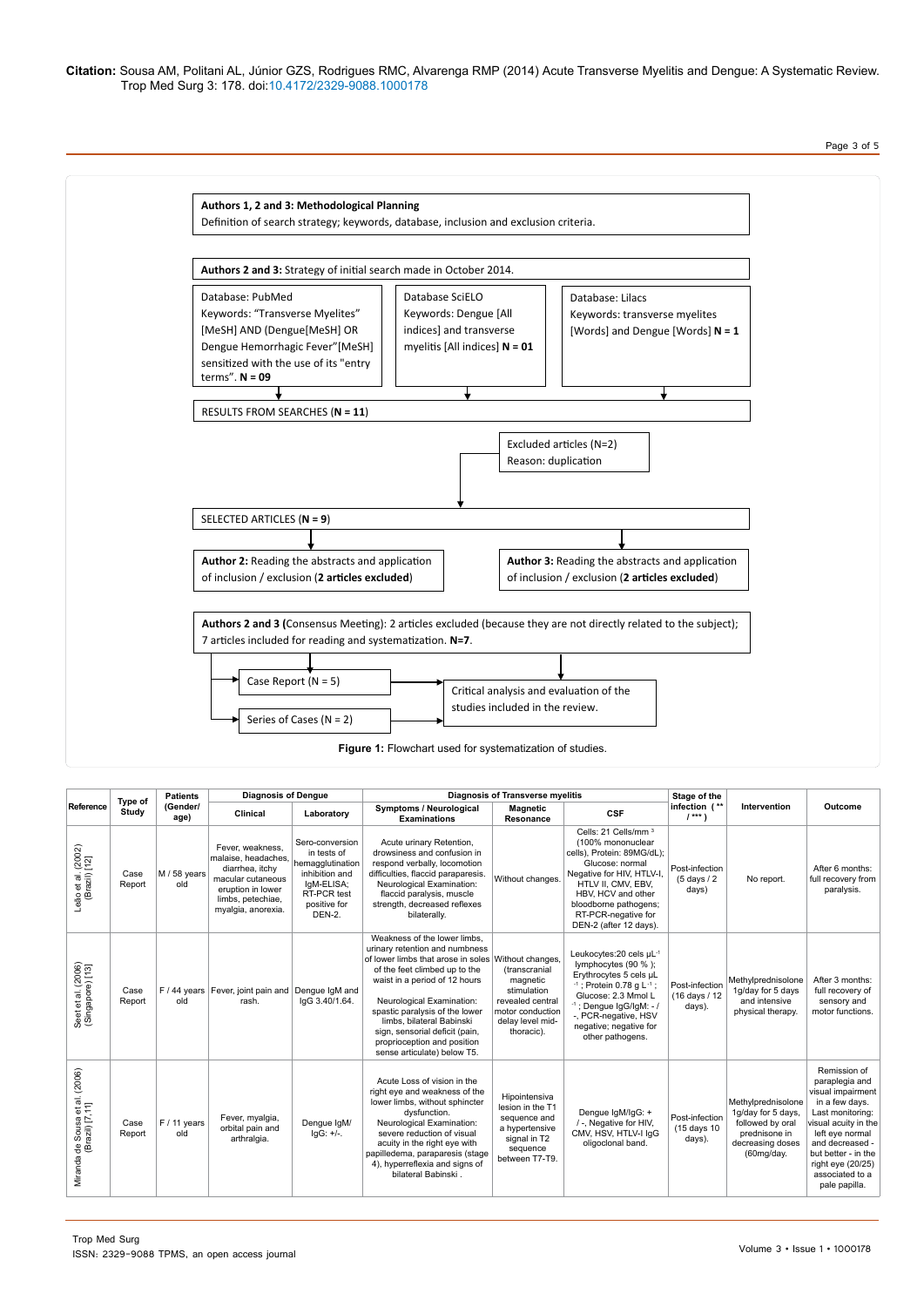**Citation:** Sousa AM, Politani AL, Júnior GZS, Rodrigues RMC, Alvarenga RMP (2014) Acute Transverse Myelitis and Dengue: A Systematic Review. Trop Med Surg 3: 178. doi:10.4172/2329-9088.1000178

Page 4 of 5

| Puccioni Sohler et al. (2009)<br>(Brazil) [10]    | Series of<br>Cases *         | M / 71 years<br>old                          | Fever, orbital and<br>articular pain,<br>headache and<br>vomiting.                                | Dengue IgM and<br>$lgG +$ .                                                                                                       | Weakness in the lower<br>limbs, paraplegia and urinary<br>incontinence.<br>Neurological Examination:<br>spastic paraplegia, Babinski sign<br>bilateral patellar, hyperreflexia<br>and aquiliana, sensorial level T4.                                                                                                                                                                                                                                                          | Hyperintense<br>Signal on T2<br>sequence<br>between T2-T10.                                                                                                        | Dengue IgM and IgG +;<br>abnormal Protein.                                                                                                                                              | For-infection<br>$(7 \text{ Days})$        | Methylprednisolone<br>1g/day for 5 days<br>and IV human<br>immunoglobulin<br>400mg/kg for 5<br>days. | After 1 year:<br>persistence<br>of spastic<br>paraparesis with<br>abnormalities<br>of protein in<br>cerebrospinal<br>fluid.                                                                                                                                                      |
|---------------------------------------------------|------------------------------|----------------------------------------------|---------------------------------------------------------------------------------------------------|-----------------------------------------------------------------------------------------------------------------------------------|-------------------------------------------------------------------------------------------------------------------------------------------------------------------------------------------------------------------------------------------------------------------------------------------------------------------------------------------------------------------------------------------------------------------------------------------------------------------------------|--------------------------------------------------------------------------------------------------------------------------------------------------------------------|-----------------------------------------------------------------------------------------------------------------------------------------------------------------------------------------|--------------------------------------------|------------------------------------------------------------------------------------------------------|----------------------------------------------------------------------------------------------------------------------------------------------------------------------------------------------------------------------------------------------------------------------------------|
|                                                   |                              | $F/40$ years<br>old                          | Headache, skin<br>rash, fever and<br>myalgia.                                                     | Dengue IgM and<br>$lgG +$ .                                                                                                       | Paraparesis and urinary<br>retention.<br>Neurological Examination:<br>spastic paraparesis, generalized Without changes.<br>hyperreflexia, hypoesthesia of<br>lower limbs (up to the level of<br>the thigh).                                                                                                                                                                                                                                                                   |                                                                                                                                                                    | Denque IqM and IqG +.                                                                                                                                                                   | Post-infection<br>(10 days / no<br>report) | Methylprednisolone<br>1g/day for 5 days                                                              | After 5 days,<br>the patient<br>had significant<br>improvement,<br>but the urinary<br>retention<br>remained.                                                                                                                                                                     |
|                                                   |                              | $F/28$ years<br>old                          | Myalgia, headache<br>and fever.                                                                   | Denque IqM and<br>$lgG +$                                                                                                         | Acute lumbar Pain, sphincter<br>dysfunction, paresthesias and<br>weakness in the lower limbs.<br>Neurological Examination:<br>spastic paraplegia, Babinski sign<br>bilateral patellar, hyperreflexia<br>and aquiliana, sensorial level T8.                                                                                                                                                                                                                                    | Hyperintense<br>Signal on T2<br>sequence<br>between T3-T5<br>and T11-T12,<br>with same results<br>in C5-C6.                                                        | Dengue IgM and IgG +.                                                                                                                                                                   | Post-infection<br>(30 days / no<br>report) | Methylprednisolone<br>1g/day for 5 days                                                              | Motor Function<br>with significant<br>improvement in a<br>few days.<br>After 6 months:<br>remained only the<br>paresthesia of the<br>lower limbs.                                                                                                                                |
| Chanthamat et al. (2010)<br>(Thailand) [6]        | Case<br>Report               | $F/61$ years<br>old                          | Fever, headache<br>and generalized<br>petechiae in lower<br>limbs.                                | Hemagglutinin<br>inhibition Test<br>1:10240;<br>Hematocrit<br>40%, normal<br>leukocytes,<br>platelet count of<br>20mil cells/mm3. | Acute urinary Retention,<br>paraplegia, hypoesthesia.<br>Neurological Examination:<br>weakness of lower limbs grade<br>2/5 and hypotonia; Babinski sign<br>bilateral hyperreflexia; patellar<br>and aquiliana; sensorial deficit<br>at the level of T10; sensation<br>of articular position lower limbs<br>impaired; absence of anal<br>sphincter tone.                                                                                                                       | Hyperintense<br>Signal in the<br>sequence T2, the<br>dorsal part of the<br>thoracic spinal<br>cord at the level<br>of T9-T10.                                      | Clear with opening<br>pressure of 13 cmH <sub>2</sub> 0,<br>without cells; Glucose:<br>59MG/dl; Protein: 61.4MG<br>/dl; Negative for bacteria<br>and fungi.                             | For-infection<br>$(13$ Days)               | Methylprednisolone<br>$1q/day - 3$<br>consecutive days.                                              | After 10 days<br>of the onset<br>of symptoms:<br>weakness of<br>lower limbs grade<br>3/5, sphincteric<br>function normal<br>motor function,<br>with signs of<br>improvement.<br>After 1 year:<br>complete<br>neurological<br>recovery.                                           |
| Larik et al. (2012)<br>(Singapore) [14]           | Case<br>Report               | M / 43 years<br>old                          | Fever, rash,<br>generalized myalgia.                                                              | Dengue IgM and<br>$RNA + / +$ .                                                                                                   | Urinary retention, weakness<br>of the lower limbs, bilateral<br>sphincteral functions preserved.<br>Neurological Examination:<br>flaccid paraparesis, deep<br>tendon reflex absent in legs and<br>reflection of Babinksi changed<br>bilaterally, sensorial level in T4.                                                                                                                                                                                                       | <b>Irregular Areas</b><br>of extension T2<br>between C2-C7;<br>hyperintense<br>signal on T2<br>sequence<br>diffusely spread<br>inside the spinal<br>cord up to T9. | Proteins: 0.39G/L;<br>Glucose:3.9mmol/l;<br>White blood cells: 5<br>;Polymorphonuclear<br>1+; oligoclonal Bands,<br>tetraplex PCR neurotropic<br>viruses CFT, fungi, BAAR,<br>negative. | Post-infection<br>(07 days / 01<br>day)    | Immunoglobulin<br>0.4g/kg - 5 days;<br>penicillin IV,<br>azithromycin and<br>acyclovir - 2 weeks.    | After 6 weeks:<br>mobilization<br>possible<br>independent,<br>normal sensory<br>deficits and<br>recovery of<br>strength in lower<br>limbs significant;<br>Little improvement<br>in relation to the<br>function of the<br>bladder, he was<br>discharged with<br>urinary catheter. |
| Miranda de Sousa et al. (2014)<br>(Brazil) [7,11] | Restros-<br>pective<br>study | 11 Male<br>patients<br>15 Female<br>patients | Acute febrile<br>syndrome, severe<br>headache, retro-<br>orbital pain, myalgia<br>and arthralgia. | Dengue IgM+.                                                                                                                      | "at Nadir": plegia in the lower<br>limbs<br>(30.8%), associated with a<br>moderate decrease in sensitivity<br>in the lower limbs (65.4%) and<br>bladder or bowel incontinence<br>$(61.5\%)$ .<br>After three months: mild<br>weakness in the lower limbs<br>(80.8%) associated with<br>pyramidal signs; 61.5% had<br>decreased in sensitivity in the<br>lower limbs and abdomen with a<br>higher level in the thoracic region<br>and 7.7% had a lack of sphincter<br>control. | Inflammatory<br>spinal cord MRI<br>lesions were<br>identified in<br>one-third of the<br>patients.                                                                  | CSF did not show any<br>significant changes in<br>cellularity or chemistry.<br>Dengue IgM and IgG +.                                                                                    | Post-infection<br>(1 to 17<br>days****)    | Five patients<br>received<br>methylprednisolone<br>1 g/day for 5 days.                               | Only one patient<br>had objective<br>neurological<br>impairment<br>characterized<br>by moderate<br>weakness in the<br>lower limbs.                                                                                                                                               |

Legend: (\*) We studied 10 patients in this study, of these, only three had transverse myelitis associated with dengue  $/(**)$  days after the onset of dengue infection, from the first day prodrome / (\*\*\*) Days after the discharge when post-infectious / (\*\*\*\*) Days after the end of the fever; mean 4,2 days.

Table 2: Analysis of the studies included in the review, country, type of study, patients, diagnosis of dengue, diagnosis of transverse myelitis, stage of the infection, intervention and outcome.

segments. Lesions in the cervical region were also described [10,14], with predominance in the lower cervical region.

Examination of the cerebrospinal fluid in the reviewed studies detected a breaking of the cerebrospinal fluid barrier characterized by increased proteins or by the presence of antibodies against the dengue virus. The study of oligoclonal bands when conducted was normal [7,14].

The outcome of myelitis was favorable with total recovery of vasomotor symptoms in 97% of cases, with the exception of one patient, 71 years old who developed spastic paraparesis [10], which was present even after one year of follow-up. There was a single case of permanent paresthesia of the lower limbs after six months [10] and one case of

moderate weakness in the lower limbs after six months [11]. In two cases was reported the persistence of neurogenic bladder [10,14], however, in one of them, the follow-up time was very short (only five days), which weakens the verdict of this outcome; it should have been monitored for a longer period for further evaluation. The intravenous methylprednisolone in the form of pulse therapy was the drug of choice in the clinical intervention in eleven patients; however, human immunoglobulin was also used [14].

# **Final Considerations**

Transverse myelitis related to infection by dengue virus are rare, the vast majority are post-infectious with a favorable clinical outcome either